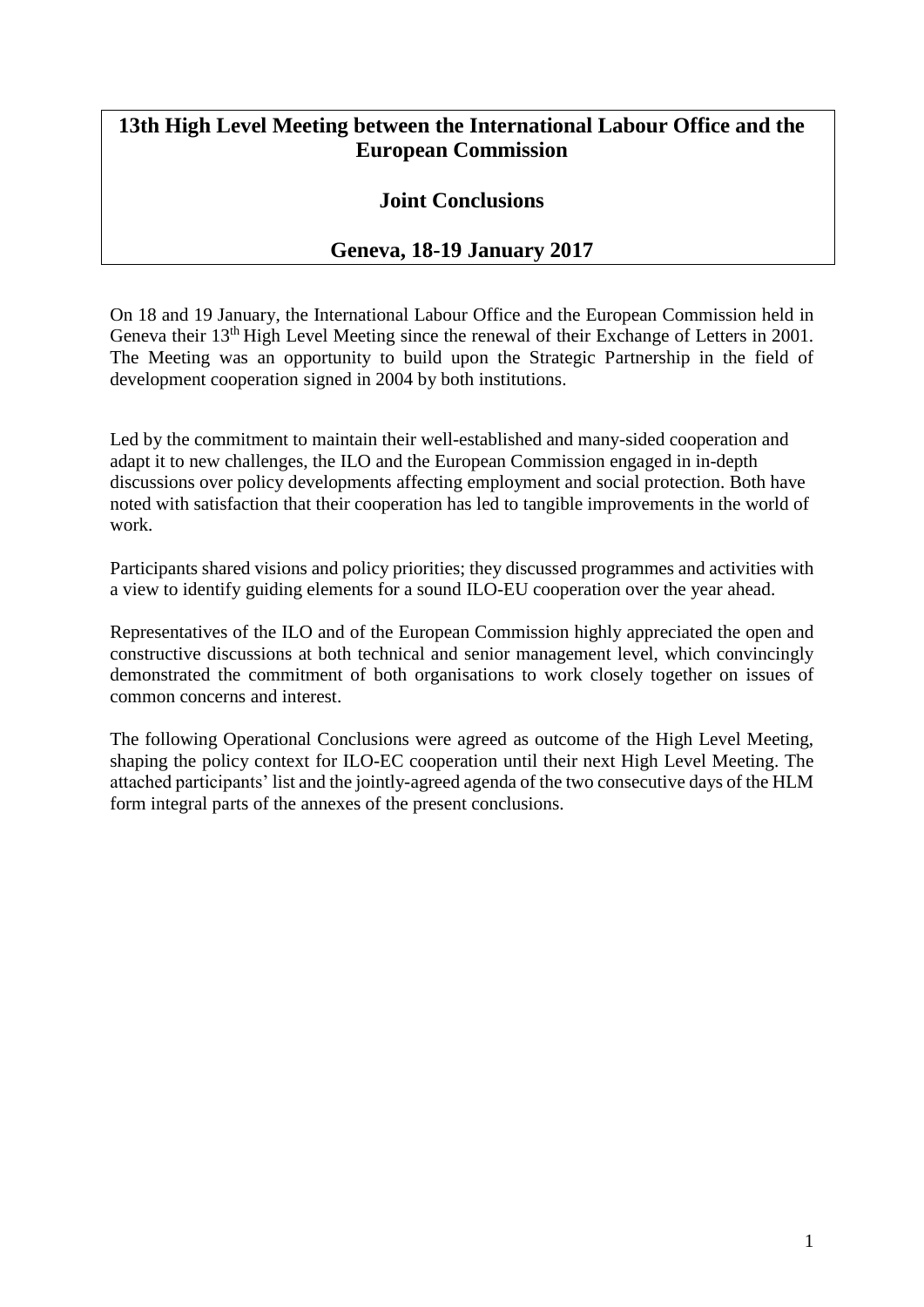| <b>General Conclusions</b> |                                                                                                                                                                                                                                                                                                                                                                                                                                                                                                                                                                                                                                                                                                                                                                                                                                                                                                                                                                                                                                                                                                                                                                                                                                                                                                                                                                                                                                                                                                                                                                                                                                                                                                                                                                                                                                     |
|----------------------------|-------------------------------------------------------------------------------------------------------------------------------------------------------------------------------------------------------------------------------------------------------------------------------------------------------------------------------------------------------------------------------------------------------------------------------------------------------------------------------------------------------------------------------------------------------------------------------------------------------------------------------------------------------------------------------------------------------------------------------------------------------------------------------------------------------------------------------------------------------------------------------------------------------------------------------------------------------------------------------------------------------------------------------------------------------------------------------------------------------------------------------------------------------------------------------------------------------------------------------------------------------------------------------------------------------------------------------------------------------------------------------------------------------------------------------------------------------------------------------------------------------------------------------------------------------------------------------------------------------------------------------------------------------------------------------------------------------------------------------------------------------------------------------------------------------------------------------------|
| A sound<br>partnership     | For over a decade the ILO and the Commission have built a multifaceted and rich<br>cooperation on employment and social affairs. Acknowledging the achievements of<br>that partnership, the pressing human, economic and social challenges and the<br>opportunities offered by the 2030 Agenda for Sustainable Development, they agree to<br>enhance their cooperation at several levels.                                                                                                                                                                                                                                                                                                                                                                                                                                                                                                                                                                                                                                                                                                                                                                                                                                                                                                                                                                                                                                                                                                                                                                                                                                                                                                                                                                                                                                           |
|                            | The ILO and the Commission will:<br>Strengthen their coordination to promote social justice and fairness, decent work<br>1.<br>and international labour standards in the EU, in third countries and in the global<br>agenda, including in the context of the G20 and in joint activities with multilateral<br>organisations;<br>Work together to promote the effective implementation of the 2030 Agenda for<br>2.<br>Sustainable Development through joint actions at both international and<br>multilateral levels and development cooperation, focusing on decent work and<br>social protection;<br>Reinforce contributions to each other's initiatives and analytical work and intensify<br>3.<br>exchanges on jobs, growth and investment, youth employment, informal economy,<br>social protection, gender equality, migration/refugees, working conditions, OSH,<br>global supply chains, child labour, forced labour, social dialogue including<br>capacity-building measures, as well as long-term trends in the world of work,<br>taking also into account the specific characteristics of the territories notably the<br>situation of rural areas;<br>4. Regularly exchange views on progress regarding skills enhancement, women's<br>empowerment, increases in productivity, productive employment and quality of<br>work;<br>Continue to support the improvement of national capacities in the field of labour<br>5.<br>statistics, and in particular for measuring progress towards decent work.<br>6. Facilitate contact between EU Delegations and ILO Offices at country level;<br>Keep each other regularly informed on the implementation of international labour<br>7.<br>standards in the EU and in partner countries<br>Consult each other on issues of common interest requiring immediate attention.<br>8. |

| Strategic Orientations for ILO-EU Cooperation in the global agenda          |                                                                                                                                                                                                                                                                                                                                                                                                                                                                                                                                        |
|-----------------------------------------------------------------------------|----------------------------------------------------------------------------------------------------------------------------------------------------------------------------------------------------------------------------------------------------------------------------------------------------------------------------------------------------------------------------------------------------------------------------------------------------------------------------------------------------------------------------------------|
| <b>Future of</b><br><b>Work and EU</b><br><b>Pillar of social</b><br>rights | Restoring sustainable and inclusive growth and creating more and better jobs are today's<br>outstanding political objectives of both the EU and the ILO. Addressing the changing<br>nature of jobs, with the growing share of non-standard forms of employment and<br>making the achievement of social justice and fairness an agenda for today and tomorrow<br>is also a shared aim, in particular in the context of the EU initiative towards a European<br>Pillar of Social Rights and the ILO Future of Work Centenary Initiative. |
|                                                                             | The ILO and the Commission will:<br>9. Reinforce each other's initiatives aimed at supporting job-rich and sustainable<br>growth and upward social convergence as well as improving job quality, labour<br>market dynamics and inclusiveness;<br>10. Exchange information on policies and explore opportunities for cooperation related<br>to non-standard forms of employment and the future of work;                                                                                                                                 |

Г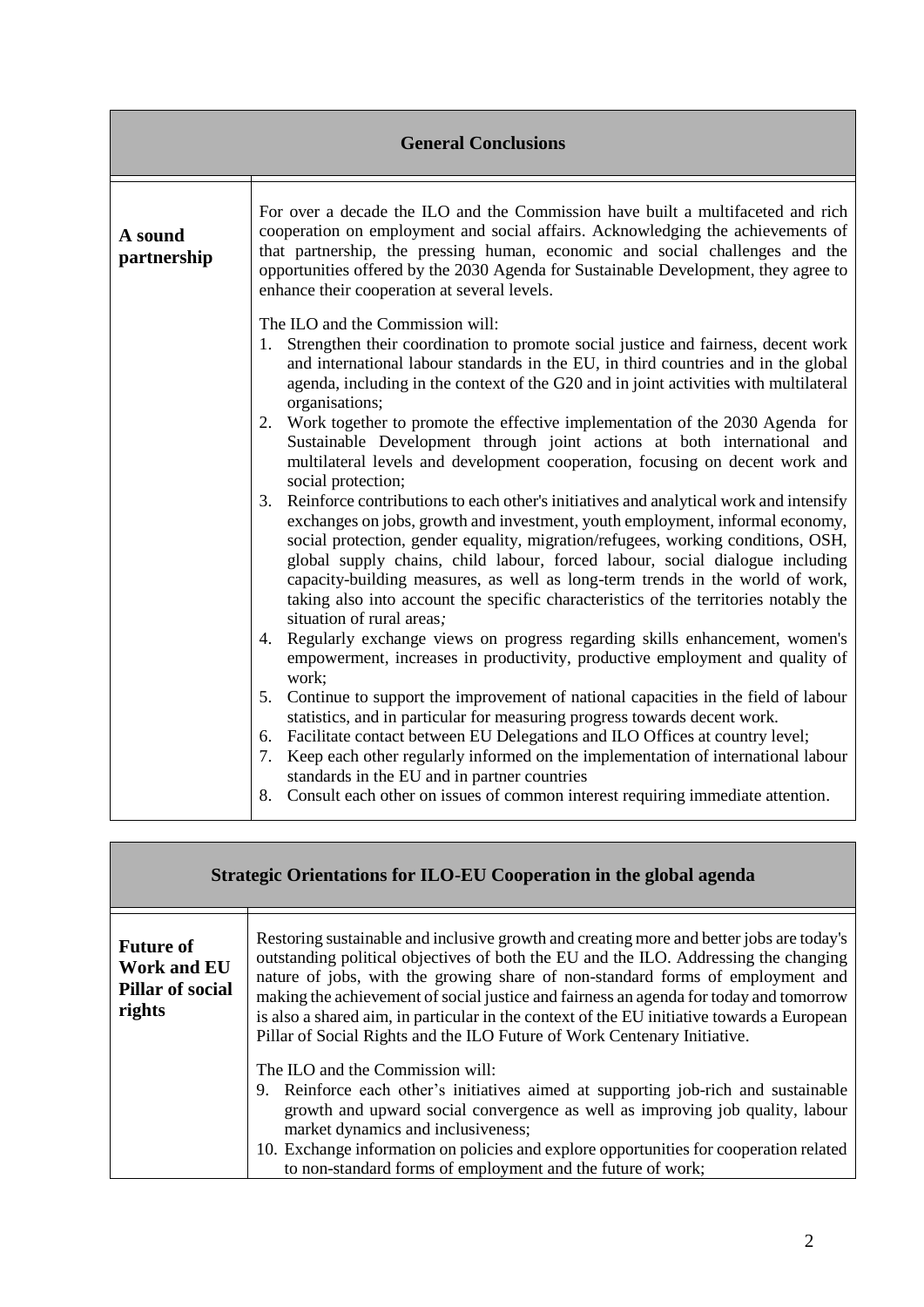|                                                                                   | 11. Share information on their research and analytical work on long-term changes in<br>the world of work including as regards the sharing economy and digitalisation;<br>12. Continue exchanges on the European Pillar of Social Rights and its<br>implementation;<br>13. Share information on their social dialogue activities and meetings; explore<br>possibilities of cross participation in these meetings and of organising joint events;<br>implement their joint projects in line with the strategic partnership on social<br>dialogue for the period 2014-2017.<br>The Commission will:<br>14. Contribute to analytical activities and dialogues associated with the Future of Work<br>Centenary Initiative and actively prepare for the EU contribution to the ILO<br>centenary.<br>The ILO will:<br>15. Keep the Commission informed with regard to the next steps of its Centenary<br>Initiative on the Future of Work                                                                                                                                                                                                                                                                                                                                                                     |
|-----------------------------------------------------------------------------------|--------------------------------------------------------------------------------------------------------------------------------------------------------------------------------------------------------------------------------------------------------------------------------------------------------------------------------------------------------------------------------------------------------------------------------------------------------------------------------------------------------------------------------------------------------------------------------------------------------------------------------------------------------------------------------------------------------------------------------------------------------------------------------------------------------------------------------------------------------------------------------------------------------------------------------------------------------------------------------------------------------------------------------------------------------------------------------------------------------------------------------------------------------------------------------------------------------------------------------------------------------------------------------------------------------|
| <b>Social</b><br>protection                                                       | Access to social protection is high on both ILO and EU's agendas and represents a<br>key aspect under the 2030 Agenda for Sustainable Development.<br>The Commission and the ILO will explore a more strategic approach to their<br>cooperation in this area and will:<br>16. Share experience and gather evidence on a rights-based approach to social<br>protection, in particular regarding access, adequacy and quality of benefits,<br>development of social protection systems, including the implementation of social<br>protection floors;<br>17. Reinforce each other's initiatives aimed at improving universal access to social<br>protection and explore opportunities for cooperation in the implementation of the<br>ILO flagship initiative on social protection floors;<br>18. Make joint efforts to strengthen social protection through global initiatives, such as<br>the Global Partnership for Universal Social Protection and the Social Protection<br>Inter-agency Cooperation Board (SPIAC-B), including its related technical<br>initiatives,<br>19. Explore opportunities for further collaboration on social protection.                                                                                                                                                    |
| <b>Trade and</b><br>labour,<br><b>International</b><br>Labour<br><b>Standards</b> | Over the years, the ILO and the Commission have developed strong cooperation in the<br>area of international labour standards. This cooperation has become very relevant in the<br>sustainable development context of the EU trade agenda. The results of joint research<br>on labour provisions in trade agreements carried out in 2016, and on the employment<br>effects of trade policies through a project implemented since 2014, further make key<br>contributions to inform the policy debate on the matter. Cooperation between the<br>Commission and the ILO is also ongoing through a set of projects supporting partner<br>countries in effectively implementing International Labour Standards.<br>The ILO and the Commission will:<br>20. Continue their cooperation, and where possible enhance it, with respect to the<br>implementation of fundamental principles and rights at work in the context of trade-<br>related matters, including under the trade and sustainable development chapters of<br>trade agreements;<br>21. Exchange appropriate information, including where possible on-site information,<br>on the implementation of core labour standards by partner countries in a trade<br>context. This may include ILO providing expertise and technical assistance at the |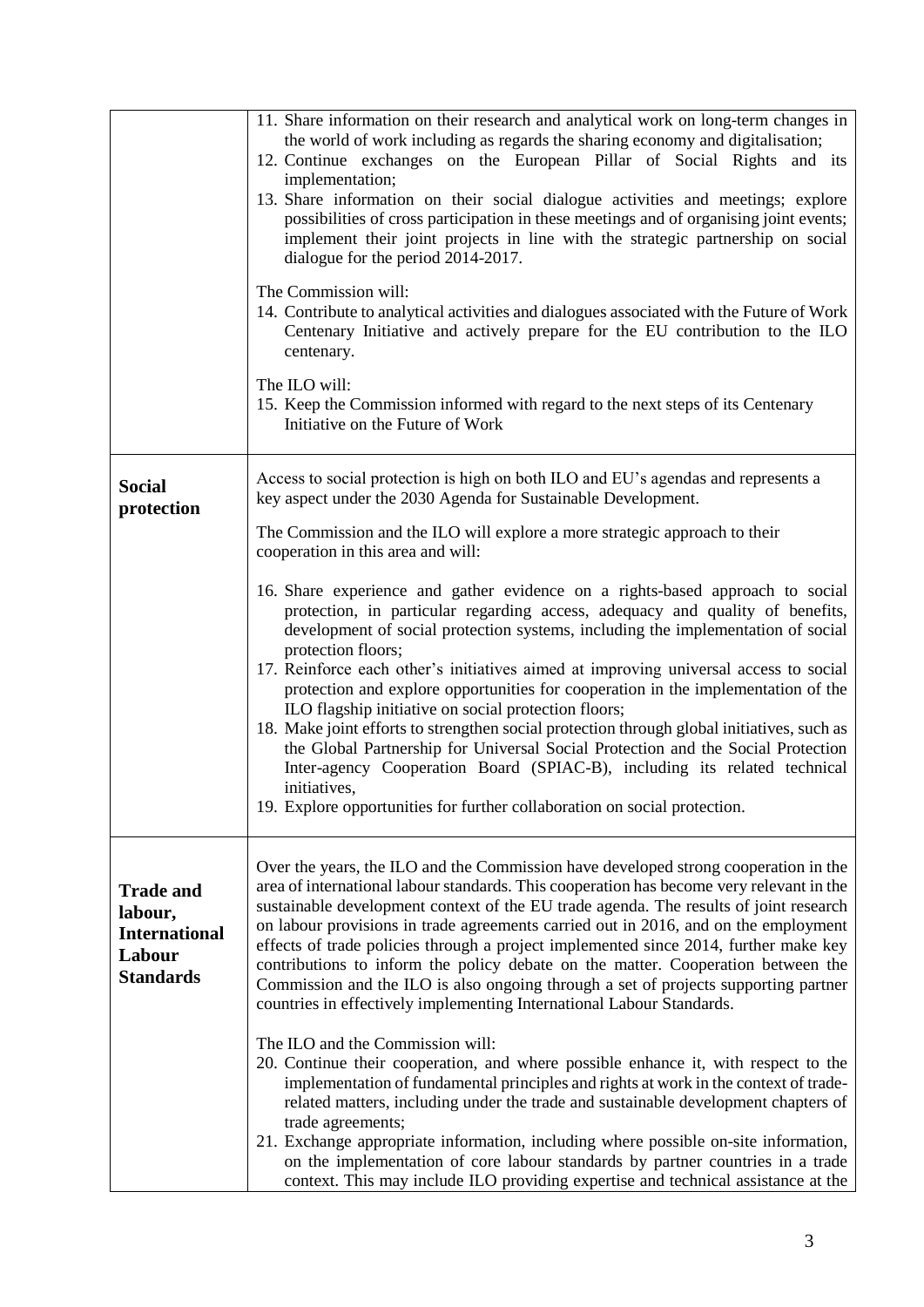|                                                  | request of partner countries to support the implementation of core labour standards,<br>taking into account the conclusions of the ILO supervisory bodies;<br>22. Build on joint research on trade and labour, including regarding International<br>Labour Standards, by carrying out dissemination activities and supporting capacity<br>building of tripartite constituents and other stakeholders;<br>23. Cooperate in promoting the ratification and implementation of the 2014 ILO<br>Forced Labour Protocol and Recommendation;<br>24. Continue ongoing technical cooperation, including through development<br>cooperation funds, to promote labour standards in low and middle income<br>countries.<br>The Commission will:<br>25. Monitor the ratification process of the Forced Labour Protocol in Member States;<br>26. Actively promote the ratification and implementation of the Forced Labour<br>Protocol by partner countries.                                                                                                                                                                                                                                                                                                                                                                                                                                                                                                                                |
|--------------------------------------------------|-------------------------------------------------------------------------------------------------------------------------------------------------------------------------------------------------------------------------------------------------------------------------------------------------------------------------------------------------------------------------------------------------------------------------------------------------------------------------------------------------------------------------------------------------------------------------------------------------------------------------------------------------------------------------------------------------------------------------------------------------------------------------------------------------------------------------------------------------------------------------------------------------------------------------------------------------------------------------------------------------------------------------------------------------------------------------------------------------------------------------------------------------------------------------------------------------------------------------------------------------------------------------------------------------------------------------------------------------------------------------------------------------------------------------------------------------------------------------------|
| <b>Decent work</b><br>in global<br>supply chains | Promoting decent work in global supply chains is high on both the ILO and EU agendas<br>and both organisations are involved in a number of initiatives in this field. Improving<br>working conditions, including Occupational Safety and Health (OSH), in global supply<br>chains is a major area of cooperation between the ILO and the Commission<br>The ILO and the Commission will:<br>27. Further cooperate on safer workplaces and responsible supply chains in the context<br>of the G20, the G7 and the Vision Zero Fund, as well as in other relevant fora;<br>28. Disseminate the results of their joint research on OSH in the context of global<br>supply chains, ensure visibility of the results and, building on this work, engage in<br>joint advocacy;<br>29. Cooperate on promoting corporate social responsibility and responsible business<br>conduct in Asia and on fighting unacceptable forms of work;<br>30. Explore possibilities to further develop cooperation on decent work in global<br>supply chains in specific sectors (e.g. garment and Better Work programme) and/or<br>specific regions;<br>31. Explore possibilities to resume cooperation on cross-border social dialogue to<br>support the implementation of the ILO action plan on decent work in global supply<br>chains on his matter.<br>The ILO will:<br>32. Inform the Commission on the Better Work programme including on the upcoming<br>project to be carried out in Jordan. |

| <b>Issues addressed in technical meetings</b> |                                                                                                                                                                                                                                                                                                                                                                                                                                                                                                                                                                                                                                                                                                                     |
|-----------------------------------------------|---------------------------------------------------------------------------------------------------------------------------------------------------------------------------------------------------------------------------------------------------------------------------------------------------------------------------------------------------------------------------------------------------------------------------------------------------------------------------------------------------------------------------------------------------------------------------------------------------------------------------------------------------------------------------------------------------------------------|
| <b>Migration</b><br>and refugees              | Migration and the refugee crisis are high on the EU and ILO agendas. Both the ILO<br>and the Commission promote a rights-based, gender sensitive approach and have<br>taken initiatives and developed guidance in these areas, including strategies to address<br>migrants' smuggling, trafficking in human beings and forced labour. They have<br>reacted to the recent situation related to migration and the refugee crisis and intend to<br>pursue an active engagement in the context of the preparation of global Compacts on<br>refugees and on migration, launched by the New York Declaration in September<br>2016.<br>The Commission and the ILO will continue their cooperation in these areas and will: |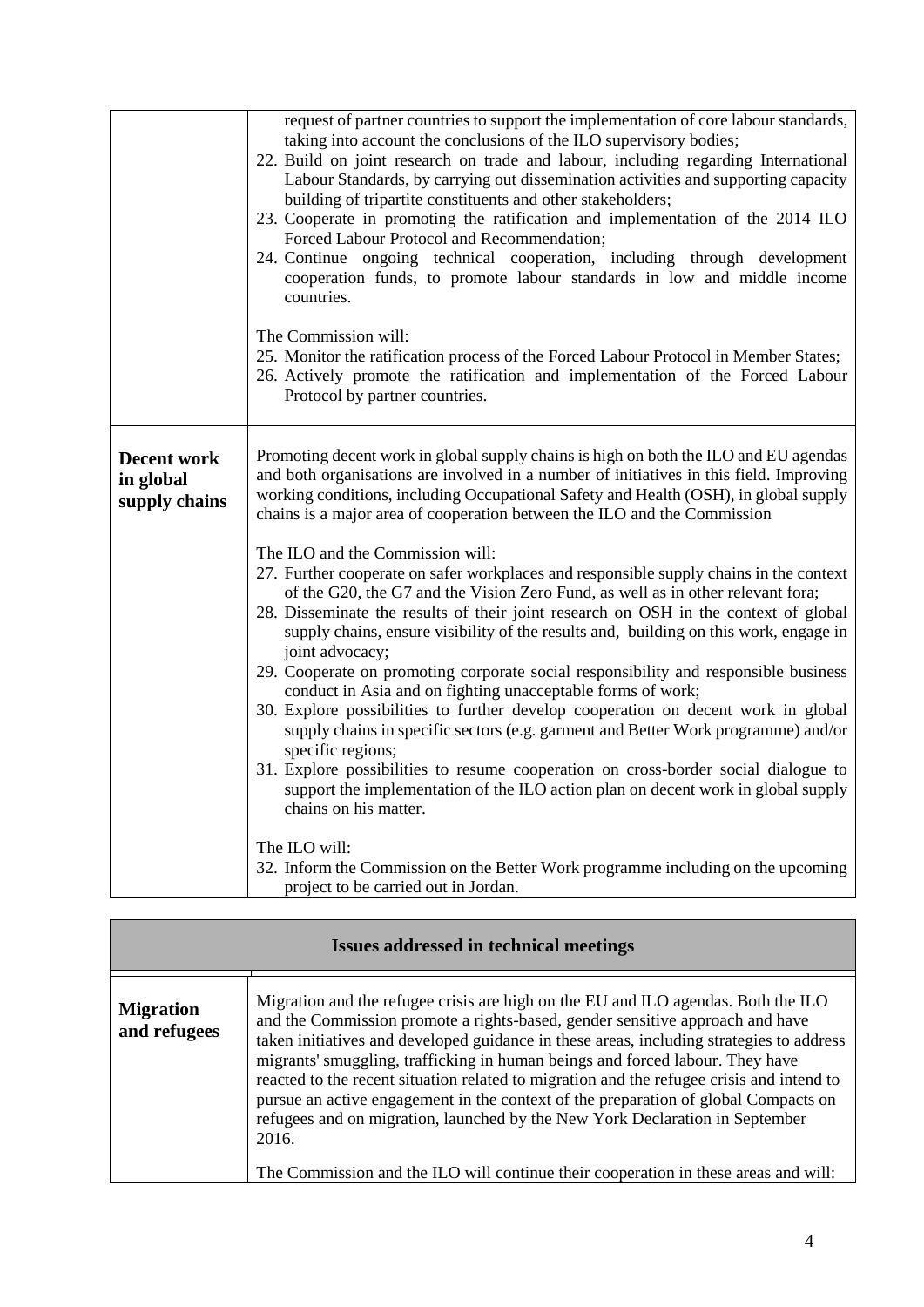|                                | 33. Continue their exchange of information on their respective plans and activities and<br>actively disseminate good practice and policy guidance;<br>34. Explore possibilities of joint actions in response to migration and integration of<br>refugees and migrants while mitigating adverse impacts on labour markets resulting<br>from potential abuses of vulnerable groups and promoting positive impacts on<br>economies and societies;<br>35. Carry out joint projects on the integration into the labour market through adequate<br>skills assessment and development and the promotion of vocational education and<br>training, on the fair recruitment of labour migrants, on migrant domestic workers,<br>on the elimination of child and forced labour and jointly promote their results;<br>36. Explore the possibility of a new global initiative on labour market integration and<br>mobility of refugees grounded on the ILO guiding principles;<br>37. Explore further cooperation on the promotion of fundamental Principles and Rights<br>at Work in the context of migration/refugees and on SDG target 8.7 (elimination of<br>child labour and forced labour) and 8.8 (labour migration)                                                                                                                                                                                                                                                                                                                                                                                                                                                                                                                                                                                                                                                                                                                                                                                                                                                                                                            |
|--------------------------------|---------------------------------------------------------------------------------------------------------------------------------------------------------------------------------------------------------------------------------------------------------------------------------------------------------------------------------------------------------------------------------------------------------------------------------------------------------------------------------------------------------------------------------------------------------------------------------------------------------------------------------------------------------------------------------------------------------------------------------------------------------------------------------------------------------------------------------------------------------------------------------------------------------------------------------------------------------------------------------------------------------------------------------------------------------------------------------------------------------------------------------------------------------------------------------------------------------------------------------------------------------------------------------------------------------------------------------------------------------------------------------------------------------------------------------------------------------------------------------------------------------------------------------------------------------------------------------------------------------------------------------------------------------------------------------------------------------------------------------------------------------------------------------------------------------------------------------------------------------------------------------------------------------------------------------------------------------------------------------------------------------------------------------------------------------------------------------------------------------------------------|
| <b>Maritime and</b><br>fishing | The ILO has a long standing experience in setting international labour standards in the<br>maritime transport and fishing sectors, both highly internationalised and presenting<br>particular risks as regards working and living conditions on board. These standards are<br>implemented in the EU through agreements between social partners, EU law and<br>enforcement measures as well as national legislation. Both the ILO and the EU have<br>also taken initiatives in the field of ocean governance, with the EU promoting<br>ratification of relevant international standards.<br>The ILO and the Commission will:<br>38. Cooperate to promote the ratification and implementation of the ILO Work in<br>Fishing Convention, 2007 (No 188) in the EU and third countries;<br>39. Cooperate in the implementation of the Maritime Labour Convention, 2006, as<br>amended;<br>40. Engage in joint advocacy to address unacceptable conditions of work at sea;<br>41. Disseminate outcomes of their joint project to combat unacceptable forms of work<br>in the fishing and seafood sectors and explore opportunities to develop guidance<br>that could be used worldwide;<br>42. Share experiences in identifying and addressing gaps in legal protection of fishers,<br>and in compliance and enforcement;<br>43. Share information on analytical work regarding labour supplying States'<br>responsibilities pursuant to the Maritime Labour Convention, 2006, and Directive<br>2013/54/EU and explore the possibility to cooperate with a view to enhance living<br>and working conditions in maritime transport in light of this work.<br>44. Exchange information on the social dimension of maritime transport and fishing,<br>including the implementation of relevant labour standards;<br>45. Exchange views on developing cooperation with the ILO - International Training<br>Centre as regards training for recruitment and placement services based on the<br>Maritime Labour Convention, 2006;<br>46. Explore possible cooperation to increase the attractiveness of blue jobs for young<br>people. |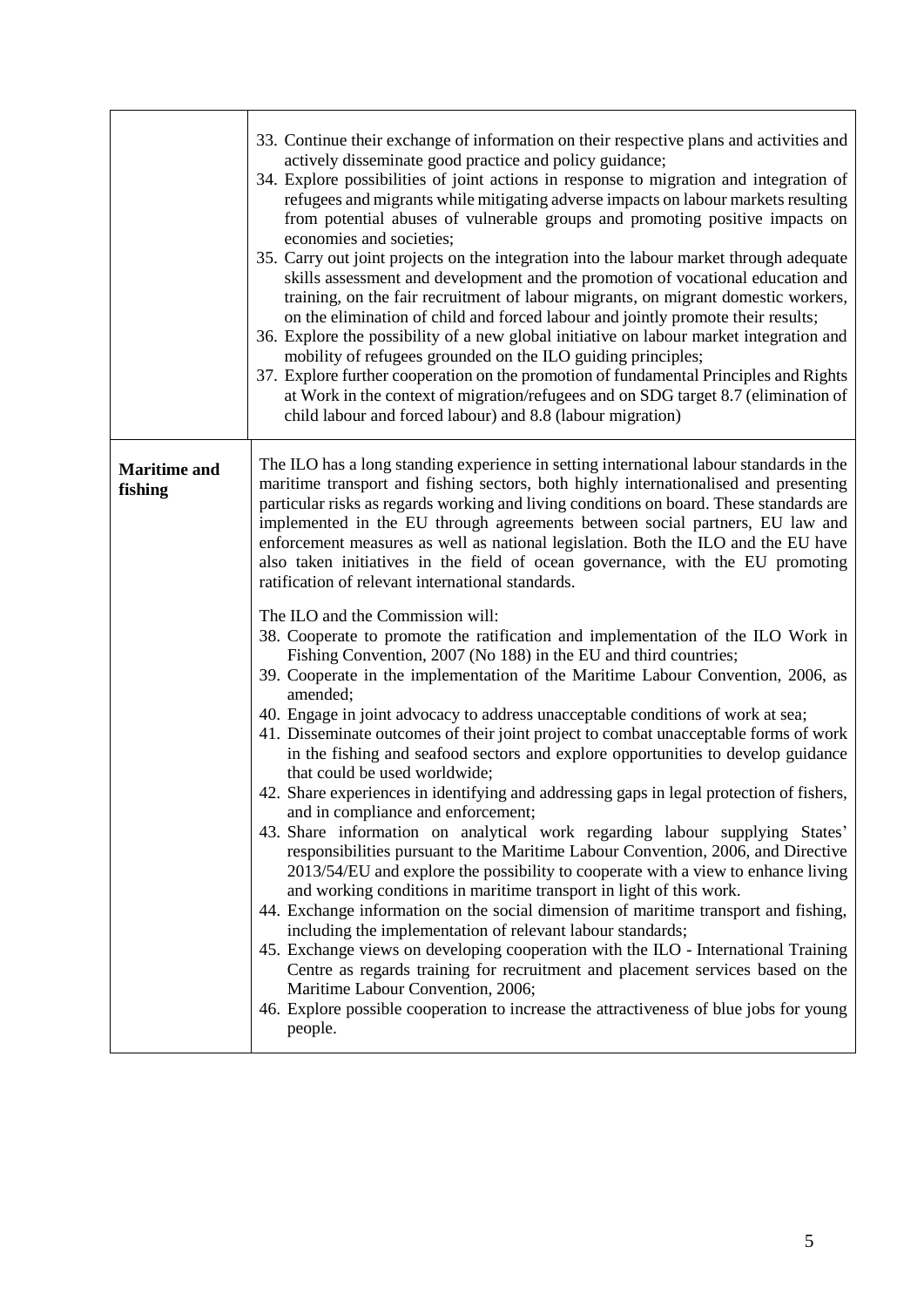| <b>Informal</b><br><b>Economy</b> and<br><b>Undeclared</b><br>work | Enhancing cooperation in view of facilitating transitions from the informal to the<br>formal economy and reducing undeclared work will remain high priorities for both the<br>ILO and the EU in the years to come. This convergence of priorities calls for<br>strengthening the cooperation of the two organisations.<br>The ILO and the Commission will:<br>47. Discuss options for the ILO contribution to the activities of the "EU platform to<br>enhance cooperation in tackling undeclared work", in which the ILO holds a<br>permanent observer role;<br>48. Address informal economy and undeclared work in the context of the Employment<br>and Social Affairs Platform for the Western Balkans and jointly review the<br>outcomes of projects undertaken in partnership that are targeting workers and<br>enterprises in the informal economy;<br>49. Cooperate to promote the ILO Recommendation on the transition from informal to<br>formal economy ( $N^{\circ}204$ ), including through development cooperation, in the<br>context of EU cooperation with Enlargement and Neighbourhood countries and in<br>the Union for the Mediterranean, in cooperation with EU Delegations as<br>appropriate, building on previous ILO and EU development cooperation<br>experiences in this field.                                                                                                                                                                                                                                                                                                                                                                                                                                                                                                                                                                                                                                                                                                                                                                                                                                                                                                                                                                                                                                                        |
|--------------------------------------------------------------------|-----------------------------------------------------------------------------------------------------------------------------------------------------------------------------------------------------------------------------------------------------------------------------------------------------------------------------------------------------------------------------------------------------------------------------------------------------------------------------------------------------------------------------------------------------------------------------------------------------------------------------------------------------------------------------------------------------------------------------------------------------------------------------------------------------------------------------------------------------------------------------------------------------------------------------------------------------------------------------------------------------------------------------------------------------------------------------------------------------------------------------------------------------------------------------------------------------------------------------------------------------------------------------------------------------------------------------------------------------------------------------------------------------------------------------------------------------------------------------------------------------------------------------------------------------------------------------------------------------------------------------------------------------------------------------------------------------------------------------------------------------------------------------------------------------------------------------------------------------------------------------------------------------------------------------------------------------------------------------------------------------------------------------------------------------------------------------------------------------------------------------------------------------------------------------------------------------------------------------------------------------------------------------------------------------------------------------------------------------------------|
| Youth<br>employment,<br>work based<br>learning and<br>skills       | Despite recent improvements, youth unemployment, underemployment and inactivity<br>are among the key challenges facing the world today. Sustained cooperation between<br>the ILO and the EU, based on major initiatives taken by both organisations, can help<br>to efficiently address them. The EU and the ILO have also joined forces on new<br>initiatives in the areas of work-based learning and skills.<br>The ILO and the Commission will:<br>50. Continue to cooperate on youth employment in particular with regard to actions in<br>multilateral fora (UN, G20), stressing the important role of the social partners in<br>this context;<br>51. Share knowledge and promote capacity building on what works for youth<br>employment, including through the ILO platform "What works in youth<br>employment?"<br>52. Disseminate the results of technical cooperation on enhancing capabilities of<br>policy-practitioners in the area of youth guarantee schemes, notably on quality<br>offers, including by envisaging an event for Member States' representatives to<br>share strategies, approaches and lessons learned;<br>53. Strengthen cooperation on the attractiveness of vocational education and training<br>as well as apprenticeships and other forms of work-based learning, in particular in<br>relation to quality principles for apprenticeships, the ILO toolkit and EC<br>apprenticeship support services, closely linked to the work of the European<br>Alliance for Apprenticeships and GAN (Global Apprenticeship Network);<br>54. Exchange information and share knowledge and best practices on skills policies,<br>validation<br>and<br>recognition<br>including<br>for<br>migrants,<br>skills<br>systems,<br>intelligence/anticipation, open standards on skills and international<br>skills<br>competitions (e.g. WorldSkills);<br>55. Jointly advocate and explore initiatives for the promotion of youth employment<br>and work-based learning in developing, EU enlargement and neighbourhood<br>countries, disseminate results of on-going cooperation and consider opportunities<br>for mobility of VET learners at global level.<br>56. Assess cooperation opportunities in the area of skills for the workforce, including<br>basic skills linked to the Up-skilling Pathways Recommendation adopted by the<br>EU. |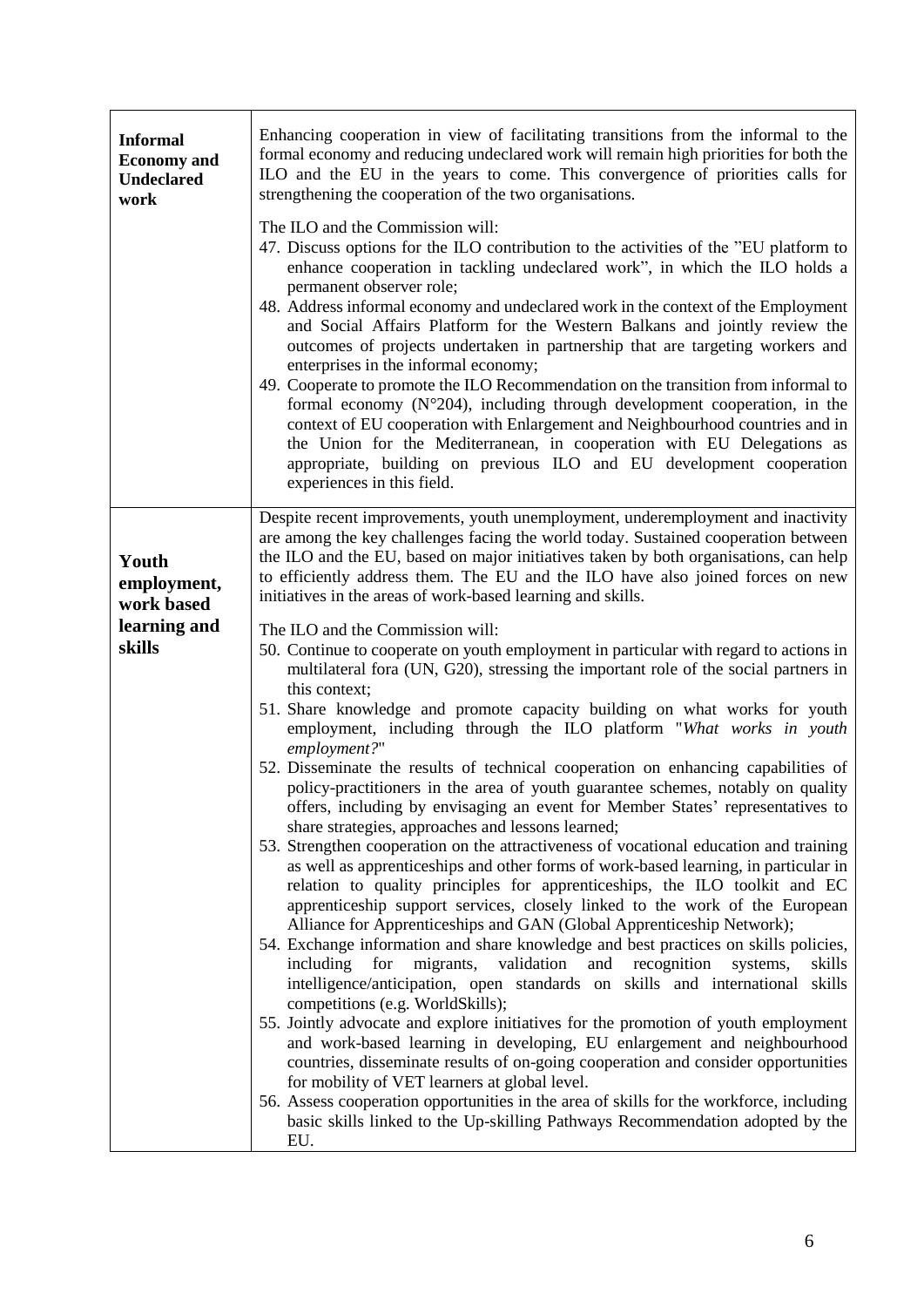|                              | 57. Continue on-going cooperation and explore possible further cooperation building<br>on the results of the Skills for Trade and Economic Diversification (STED)<br>programme.<br>The ILO will:<br>58. Invite the Commission to join the Multi-stakeholders Alliance of the Global<br>Initiative on Decent Jobs for Youth                                                                                                                                                                                                                                                  |
|------------------------------|-----------------------------------------------------------------------------------------------------------------------------------------------------------------------------------------------------------------------------------------------------------------------------------------------------------------------------------------------------------------------------------------------------------------------------------------------------------------------------------------------------------------------------------------------------------------------------|
| <b>Specific</b><br>countries | The ILO and the Commission can build on their long-standing cooperation with<br>specific countries and the outcomes achieved, which are guided by the findings of the<br>ILO supervisory bodies and implemented in consultation with the government and the<br>social partners in the countries concerned.                                                                                                                                                                                                                                                                  |
|                              | The ILO and the Commission will:<br>59. Bangladesh: continue to work towards the full implementation of the Sustainability<br>Compact for Bangladesh and a better compliance with the findings of ILO<br>supervisory bodies, including through regular exchanges on developments and<br>cooperation. Explore possibilities to contribute to new initiatives, including as<br>regards the on-going cooperation on vocational education and training and<br>employment injury insurance;<br>60. Mongolia: continue their cooperation in the promotion of international labour |
|                              | standards;<br>61. Myanmar: continue to cooperate, together with other international partners, on the<br>promotion of international labour standards and social dialogue, including under<br>the Myanmar Labour Initiative, and other areas of cooperation such as peace,<br>reconciliation and development;                                                                                                                                                                                                                                                                 |
|                              | 62. Pakistan: Continue the cooperation on the promotion of international labour<br>standards and working conditions in the textile and garment sectors;<br>63. Philippines: continue their cooperation in the promotion of international labour<br>standards;                                                                                                                                                                                                                                                                                                               |
|                              | 64. Thailand: cooperate on the promotion of international labour standards, in the fight<br>against unacceptable forms of work in the fishing and seafood sectors and other<br>areas related to decent work;                                                                                                                                                                                                                                                                                                                                                                |
|                              | 65. Vietnam: continue their cooperation on the implementation and application of<br>international labour standards, including on eliminating discrimination and forced<br>labour;                                                                                                                                                                                                                                                                                                                                                                                           |
|                              | 66. Central America countries: continue their cooperation in the promotion of<br>international labour standards<br>67. Enlargement and Eastern Neighbourhood countries: Regularly exchange on<br>employment and social matters in Eastern Partnership countries; Foster focused<br>policy dialogue and cooperate on the promotion of labour standards and social<br>dialogue, including through capacity building, the implementation of the<br>Employment and Social Affairs Platform for the Western Balkans, the possible                                                |
|                              | policy dialogue on employment and social issues with the three Eastern<br>Association Agreement countries, and explore possibilities of joint projects<br>regarding labour inspection;<br>68. Armenia: continue their cooperation in the promotion of international labour<br>standards;                                                                                                                                                                                                                                                                                    |
|                              | 69. Kazakhstan: in the context of the EU-Kazakhstan Enhanced Partnership and<br>Cooperation Agreement, jointly advocate for international labour standards and<br>social dialogue;                                                                                                                                                                                                                                                                                                                                                                                          |
|                              | 70. Turkey: Intensify dialogue and cooperation regarding the monitoring of<br>fundamental labour rights and their promotion. Jointly advocate for better                                                                                                                                                                                                                                                                                                                                                                                                                    |